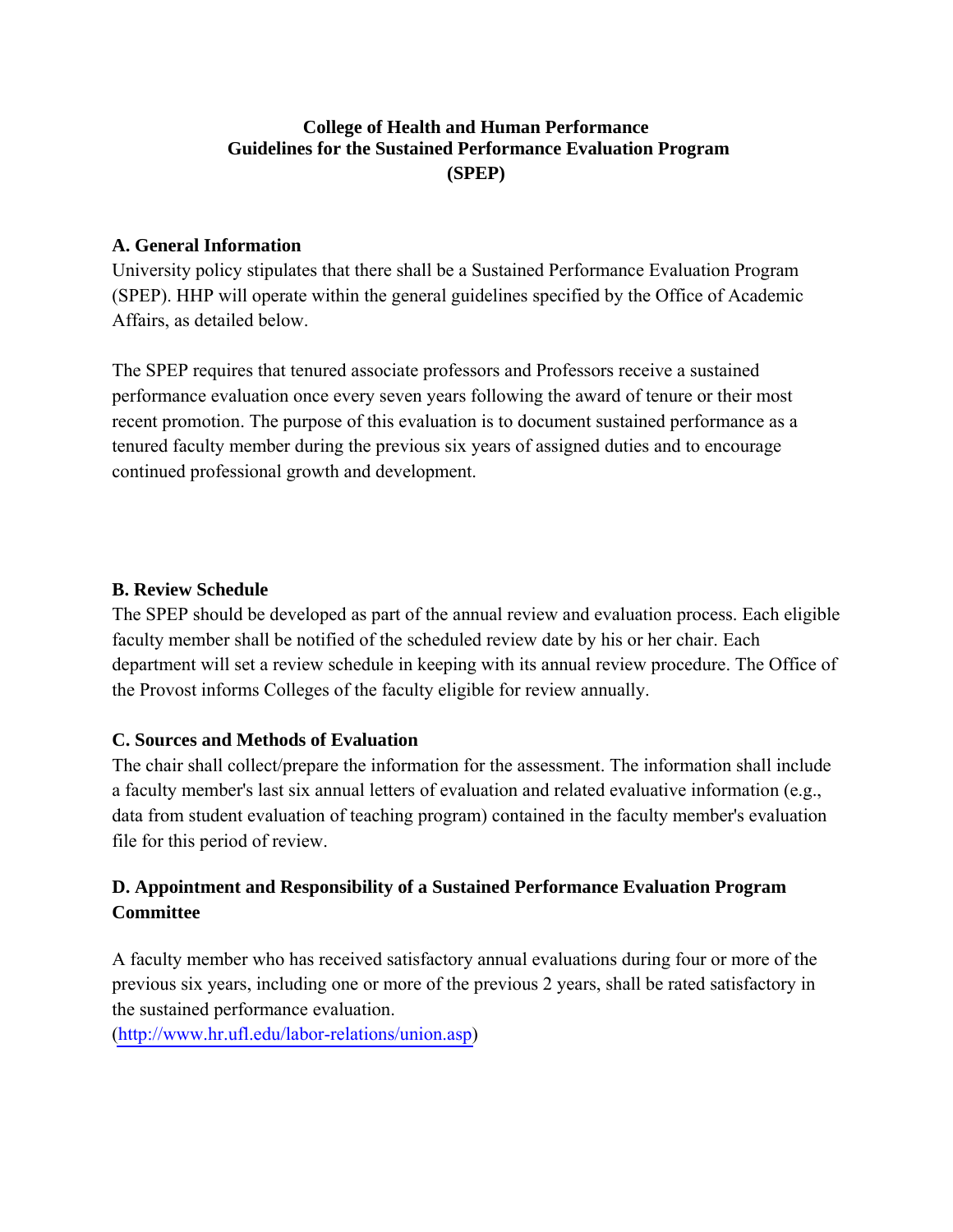The Department Chair submits the evaluation of satisfactory sustained performance and may incorporate that finding into the faculty member's annual letter of evaluation.

If the information for the assessment includes documentation that the faculty member's performance was not satisfactory during three or more of the previous six years, the department's tenure and promotion committee (comprised of tenured faculty) shall review the case. It shall be the responsibility of this tenure and promotion committee to review the materials and to prepare a report for the chair. The Committee will use its expertise to assess a faculty member's performance according to the following standards:

1. Sustained performance is satisfactory.

2. Sustained performance is below satisfactory in one or more areas of assigned duties and responsibilities.

The Tenure and Promotion Committee's report shall indicate the facts upon which it is based, which shall be advisory to the chair and considered in the chair's review and assessment of the faculty member's sustained performance.

#### **E. Responsibility of Chair**

Following the chair's review of the SPEP information, including the  $T \& P$  committee report, the chair shall prepare the evaluation of the faculty member's sustained performance. The results of the sustained performance review may be incorporated in the annual letter of evaluation, as appropriate. The chair will rate the faculty member according to one of the two evaluation categories mentioned above and provide a statement explaining his/her decision.

The faculty member may attach a concise response to the evaluation and that statement will be attached to the evaluation and become part of the faculty member's personnel record. A meeting will be scheduled with the faculty member to review the evaluation. In addition to discussing the faculty member's SPEP report, this meeting may also serve as the end-of-the-year evaluation performance conference.

## **F. Performance Improvement Plan**

For faculty members whose performance is identified through the SPEP as being below satisfactory, the department chair shall develop, in concert with the faculty member, a Performance Improvement Plan with specific performance standards and a time period for achieving the standards. It shall be the responsibility of the department chair to meet periodically with the faculty member to monitor any required Performance Improvement Plan and to evaluate evidence that his or her prescribed performance standards are met.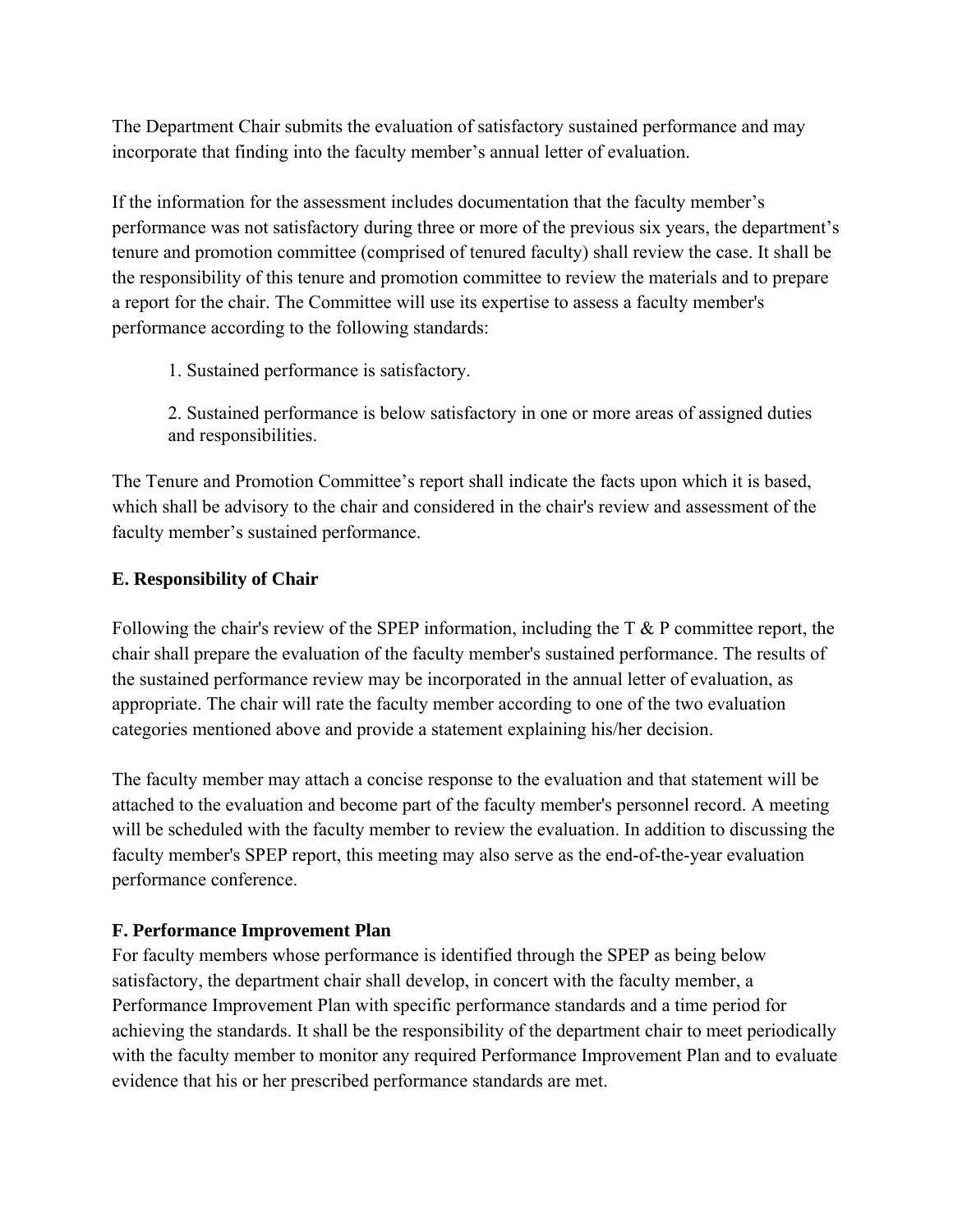Failure to meet these performance standards in the specified time frame could result in those actions described in Article 30 of the Collective Bargaining Agreement for in-unit faculty. See attached appendix. Available on-line:

<http://www.hr.ufl.edu/labor-relations/union.asp>

#### **G. Appeal Process**

If the faculty member and his or her chair fail to agree upon the elements to be included in a Performance Improvement Plan or fail to agree upon the subsequent attainment of the performance standards, the faculty member may use the University's appeal process, which includes a review by the Dean and/or Provost's designee, whose decision is final.

#### **H. Timetables**

Faculty will be provided a (1) SPEP timetable and (2) projected evaluation timetable for eligible faculty.

#### **I. Report to the Provost**

On or before June 30, the listing of those tenured faculty identified as needing improvement shall be submitted by the College Office to the Provost with a brief statement of the identified faculty member's required improvement plan.

Approved by College Council: August 25, 2009